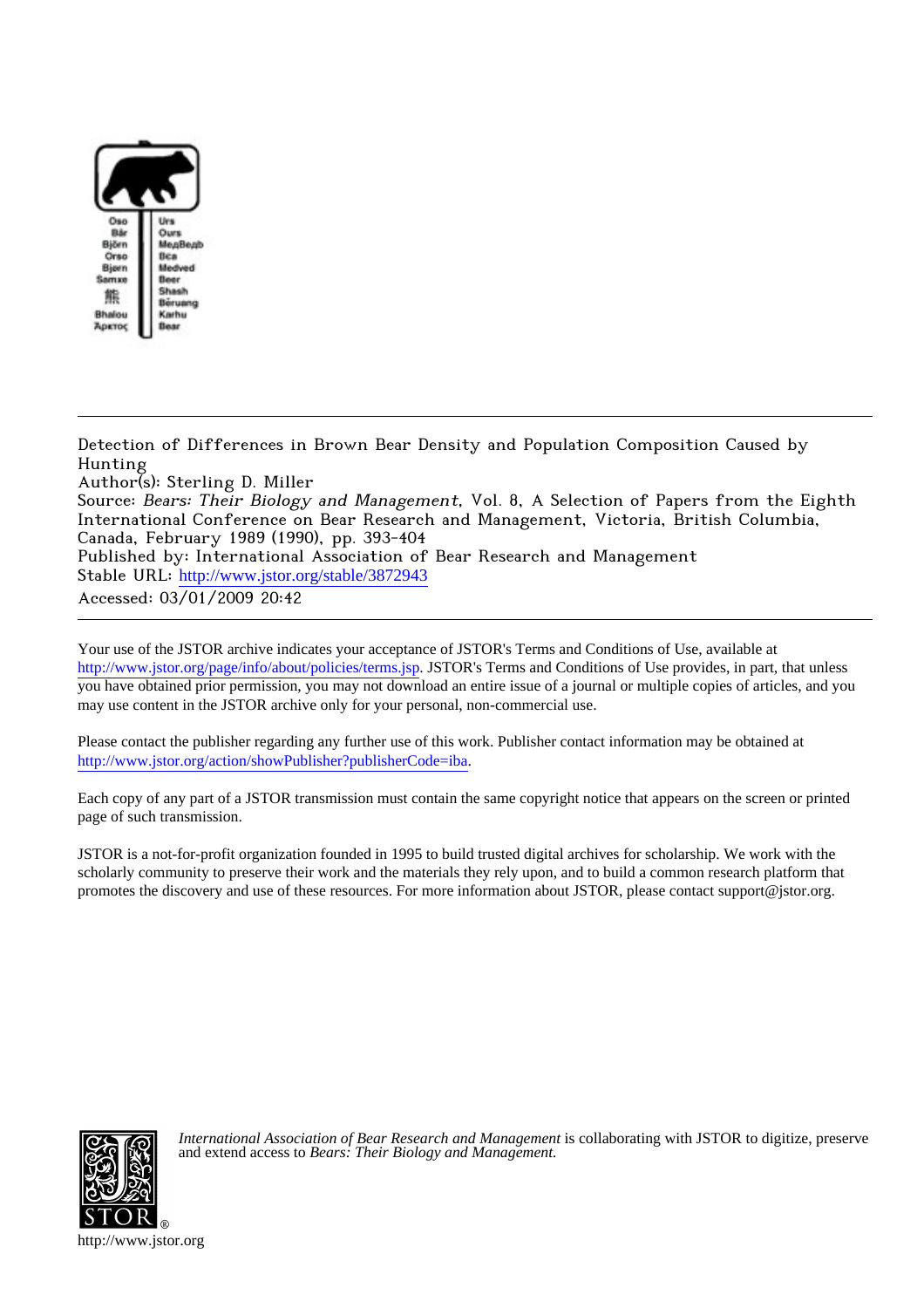# **DETECTION OF DIFFERENCES IN BROWN BEAR DENSITY AND POPULATION COMPOSITION CAUSED BY HUNTING**

**STERLING D. MILLER, Alaska Department of Fish and Game, 333 Raspberry Rd. Anchorage, AK 99518-1599** 

**Abstract: Liberalized hunting regulations in a portion of southcentral Alaska resulted in an increased sport harvest of brown bears (Ursus arctos). A reduction in population density caused by increased hunter harvest was demonstrated using modified capture-recapture techniques. Density differences were documented between 2 areas of generally equivalent habitats but different patterns of hunter access as well as in the same area at 2 different times. Density estimates (for bears >2.0-years-old) were 6.7 bears/1,000 km2 (95% CI = 5.2-10.1) in the intensively hunted area compared to 10.5 (95% Cl = 6.0-25.7) in the same area 8 years earlier, and 19.1 (95% CI = 16.7-**  23.2) in the less intensively hunted area. The total population density estimate was 10.51 bears/1,000 km<sup>2</sup> in the intensively hunted area. Males constituted a smaller **proportion of the population in the heavily hunted area compared to the less intensively hunted area and to the same area studied prior to onset of increased hunting pressure. There were relatively more younger males and more older females in the heavily hunted population.** 

#### **Int. Conf. Bear Res. and Manage. 8:393-404**

**Reductions in bear numbers usually result from killing by humans in excess of sustainable levels or from deteriorating habitats. Whatever the cause, managers of bear populations have found it difficult to document changes in bear abundance because they have lacked objective techniques which could be systematically applied. Such documentation is frequently necessary to recognize the problem and to initiate corrective measures. Because of the lack of adequate techniques, managers have often been forced to rely on indirect and sometimes subjective or imprecise methods to detect changes in bear abundance (Harris 1986). Such methods may prove inadequate to convince the public and other decision-makers that a problem exists.** 

**In recent years, bear managers in Alaska have used modified capture-recapture tchniques (Miller et al. 1987) to estimate bear density in different parts of the state (Miller et al. 1987, Schoen and Beier 1987 and 1988, Barnes et al. 1988, Reynolds and Hechtel 1988, Smith and Van Daele 1988, Ballard et al. 1990). These studies have provided baseline estimates of bear density that can be used to document future changes, which may occur as a result of overexploitation or habitat deterioration. Until the present study, however, these techniques had not been used to document changes or differences in bear density. This study provides another example of the use of these capture-recapture procedures to estimate density and uses the techniques to document changes in brown bear density and differences in population composition resulting from increased kill by hunters.** 

**In a portion of southcentral Alaska (Game Management Unit [GMU] 13) brown bear hunting opportunity was liberalized during the period 1980-1983. This liberalization included initiation of a spring hunting season in 1980 followed by season liberalizations in subsequent years, and a change in bag limit from 1 per 4 years to 1 per year in 1982. Seasons changed from 1 September-10**  **October in 1979 to 1 September-31 May in 1983. Harvests of brown bear increased from an average of 65/year (range 41-73) during 1974-1979 to 116/year (range 67- 146) during 1983-1988 (Alaska Department of Fish and Game [ADF&G] files). Recent harvests were about twice as high as could be sustained based on estimated population size in the unit (obtained by extrapolation from density estimates), on the reproductive characteristics of the population (Miller 1987), and on conservative estimates of natural mortality (Miller 1988). Indications of heavy harvest were also available in the sex ratio of bears killed by hunters; more than half of bears killed in fall seasons were females in recent years (Miller 1988). Average age of harvested bears showed little trend although mean age of males killed in fall seasons declined slightly in the 1980's (Miller 1988).** 

**These data are indicative of a declining population but do not provide an unambiguous indication of a decline (Caughley 1974, Harris 1984, Miller 1990). It was hoped that comparisons of bear density in different parts of the unit at different periods would provide more convincing evidence of trend in this population. Two comparisons were possible.** 

**In the 1st comparison, a spring 1987 density estimate in the Upper Susitna River area (UpSu87) was obtained using the capture-recapture techniques described by Miller et al. (1987). This estimate was obtained in a portion of the unit accessible by road where hunting pressure was thought to be heavy. This estimate was compared to an estimate obtained in the same area in 1979 (UpSu79) (Miller and Ballard 1982a), prior to the initiation of liberalized regulations. The UpSu79 estimate was obtained using somewhat different capture-recapture techniques and, correspondingly, had to be modified to make it directly comparable to the UpSu87 estimate and test the hypothesis that density had declined in this area between 1979 and 1987.**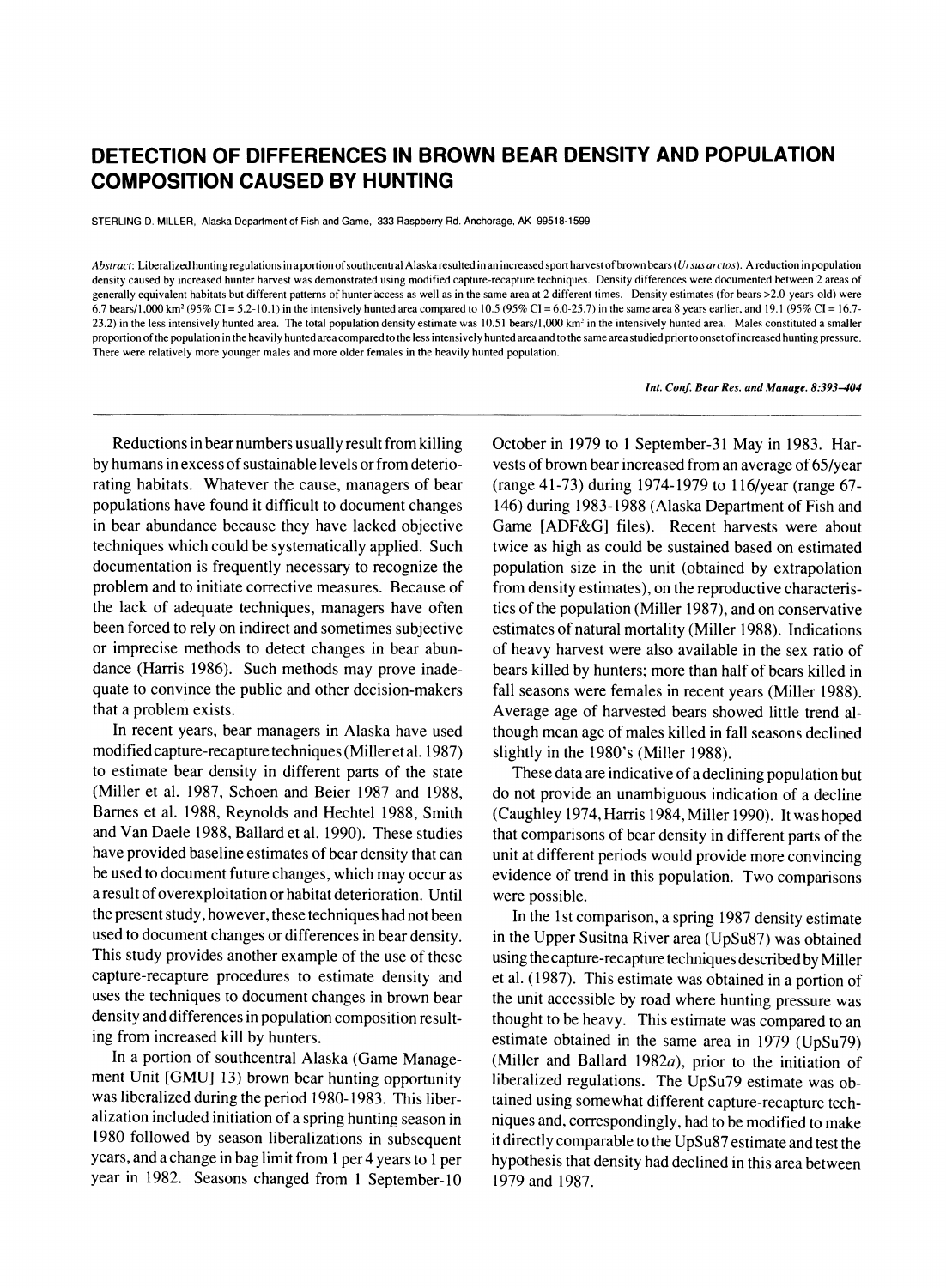**Hunting pressure was not uniformly distributed throughout GMU 13. In portions where hunter access was relatively easy and inexpensive, hunting pressure was greater than where it was difficult and expensive. The 2nd comparison made in this study was to examine for suspected changes in density between 2 nearby areas that had differences in hunting pressure caused by access differences. The UpSu87 density estimate was obtained in an area with road access where hunting pressure was thought to have been relatively high since prior to liberalization of brown bear hunting regulations. This estimate was compared to a previously reported estimate obtained in 1985 using identical techniques in the nearby Mid-Susitna River area (MidSu85) (Miller et al. 1987). The MidSu85 estimate was in an area that was similar in terms of habitat for brown bears but was more remote and difficult to get to except by hunters using airplanes; in this area harvest levels prior to 1980 were considered to be low and recent harvest levels were moderate to high.** 

**In addition to changes in density resulting from differential intensity of hunting over time and between areas, heavy hunting was expected to result in changes in population composition over time and between areas. Under typical circumstances where males are more vulnerable than females, relatively heavily hunted bear populations should contain fewer males and more young animals than lightly hunted populations (Gilbert et al. 1978; Beecham 1980a, b; Bunnell and Tait 1980; Fraser et al. 1982; Tait 1983; Harris 1984). In this study changes in population composition were used to assess whether hunting was correctly identified as the causative factor for the observed changes in density.** 

**This project could not have been completed without the efforts of L. Pamplin, D. Timm, G. Bos, and K. Schneider (ADF&G) who found funds to complete it when promised funds from another agency failed to materialize. D. McAllister provided essential logistic and field assistance. Important field assistance in 1986 and 1987 portions of this study was also provided by: E. Becker, P. Bma, G. Bos, D. Johnson, D. Sellers, N. Tankersley, B. Taylor, R. Tobey, J. Westlund, and J. Whitman (all ADF&G). R. Halford and G. Marston provided logistic support. Fixed-wing aircraft were piloted by H. McMahan, C. McMahan, J. Lee, and D. Deering and the helicopter was piloted by V. Lofstedt and C. Lofstedt. Simulation software was developed by N. Graves (ADF&G) based on an earlier version provided by D.E.N. Tait. The program for calculating binomial confidence intervals was developed by D. Reed and J. Venable (ADF&G). Helpful comments on earlier drafts of this manuscript were provided by J. Schoen, K. Schnei-** der, S. Petersen, W. Ballard, V. Barnes, L. Van Daele, S. **Stringham, and 2 anonymous referees. This project was funded by Federal Aid in Wildlife Restoration Project W-22-6, Job 4.21 and the ADF&G.** 

### **METHODS**

**Three density estimates were obtained and compared. One estimate was obtained in an easily accessible and heavily hunted area near the headwaters of the Susitna River in 1979 (UpSu79) (Miller and Ballard 1982a), a 2nd estimate (UpSu87) was obtained within a portion of this same area 8 years later following a period when hunting pressure increased, and a 3rd estimate (MidSu85) was obtained in an area of similar habitat where hunting pressure was less because of more difficult access (Fig. 1). Availability of different kinds of bear habitat was essentially the same in the UpSu79 and UpSu87 areas, which differed only in size. There were some ecological differences between these upper Susitna River areas and the MidSu85 area. In the middle Susitna River area there was more forested habitat, a resident population of black bears (Ursus americanus), and a stream nearby (Fig. 1), which about a third of the radio-marked bears visited during July and early August to fish for salmon (primarily Oncorhynchus tshawytscha) (Miller 1987). In my view, the upper Susitna and middle Susitna River areas were roughly equivalent in terms of brown bear carrying capacity with the upper Susitna area perhaps being somewhat better habitat. In terms of capability to support brown bears, any habitat advantage in the upper Susitna area was likely counterbalanced by increased levels of human activity and disturbance associated with the Denali Highway and by the anadromous fish stream near the middle Susitna area.** 

**The procedures followed in 1985 and 1987 were described by Miller et al. (1987). In brief, these included selection of a search area containing radio-marked bears, treatment of radio-marked bears as "marked" animals and non-radio-marked bears as "unmarked" animals, daily searches of the study area from fixed-wing aircraft (Piper PA 18) to determine ratio of marked to unmarked animals, determination (by telemetry) of the number of marked bears present on each day of search (this corrects for lack of geographic closure of the population), and capture (by darting from a helicopter) and marking of unmarked animals seen during the searches.** 

#### **UpSu87 Estimate**

**The MidSu85 brown bear density estimate was described by Miller et al. (1987). The UpSu87 estimate was**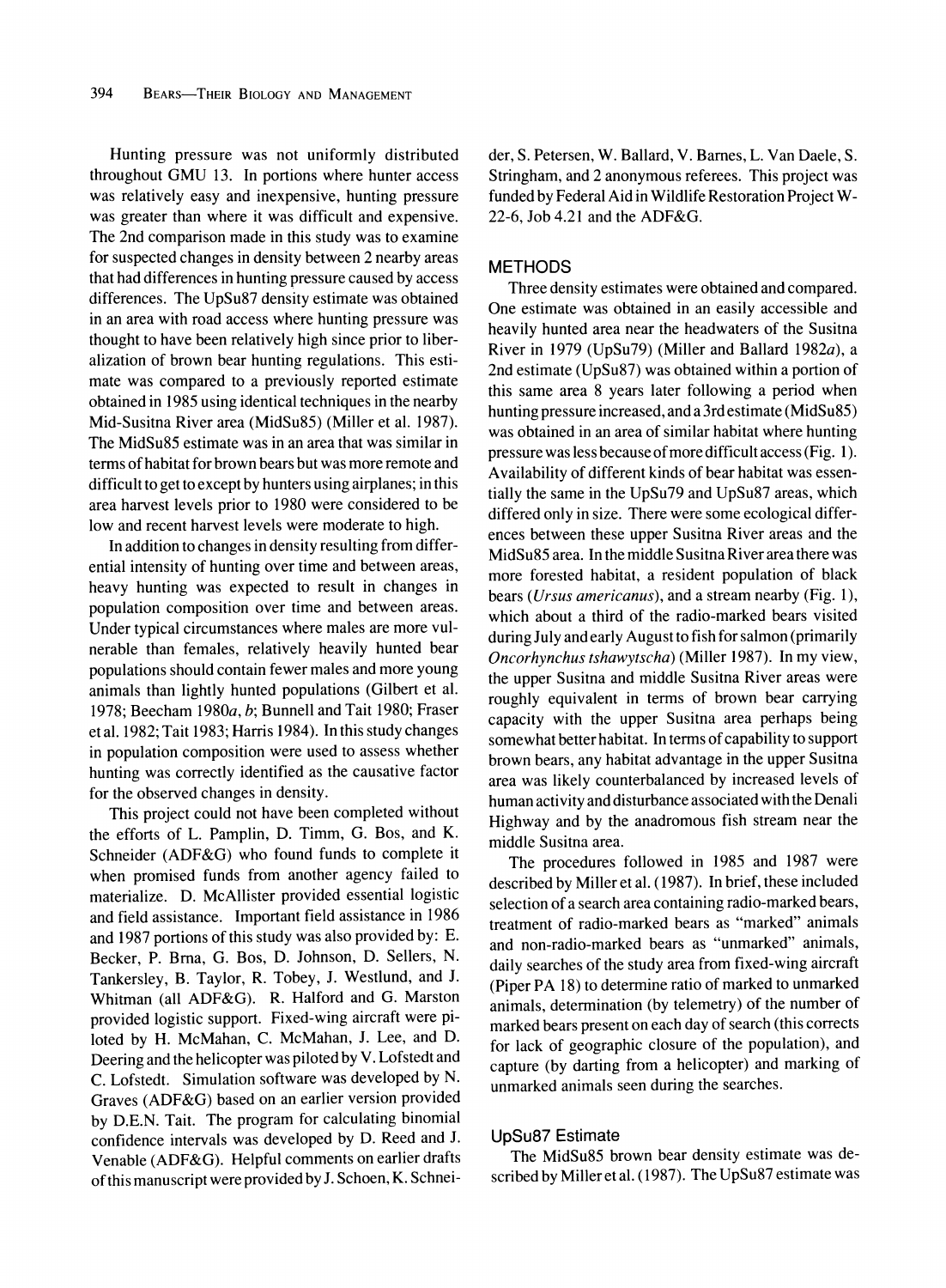

**Fig. 1. The study areas in southcentral Alaska where bear density estimates were obtained and compared.** 

**obtained using the same techniques in a 1,309 km2 search area. Both areas, as well as the UpSu79 area, were typical in terms of the proportions of the different kinds of habitat used by bears throughout the year as was present in the northern portion of GMU 13. Approximately 51.7 km2 of the UpSu87 search area was above 1,525m (5,000 feet) elevation. Following Miller et al. (1987), this high elevation area was not considered suitable bear habitat and was excluded from the density estimate calculations. The UpSu87 density estimate, then, was based on an area of 1,257 km2.** 

**This area was further subdivided into 2 parts and density estimates were made for each. Part 1 (520.6 km2) contained mostly mountainous terrain and Part 2 (736.3 km2) contained mostly low elevation flatland. Six days of search effort were completed for Part 1 and 8 days for Part 2. Part 1 was also searched on a 7th day (the last) but no bears were seen or determined by telemetry to be present.** 

**The UpSu87 study area was subdivided into 7 quad-**

**rats (3 in Part 1 and 4 in Part 2). These quadrats were used to allocate and document search effort. Average daily search effort varied from 0.8-1.2 min/km2 (2.1-3.1 min/**  mi<sup>2</sup>). For all searches and quadrats, search intensity av**eraged 1 min/km2, the same as in the 1985 study (Miller et al. 1987). Complete searches of the study area were conducted on 7 days between 30 May and 7 June 1987. One additional search of just Part 2 was conducted on a day (6 June) when weather did not permit flying in Part 1. Three fixed-wing aircraft were used to conduct searches and do the telemetry flights during the first 3 days of the study and 4 were used during the last 4 days.** 

**In order to minimize potential differences in capture probabilities based on reproductive status (Miller et al. 1987), 10 adult bears were radio-marked in spring 1986. These bears included 7 females (4 with litters of newborn cubs, 1 with a litter of yearlings, and 2 singles). These bears were relocated periodically during 1986 and their movements helped establish the boundaries of the 1987 search area.**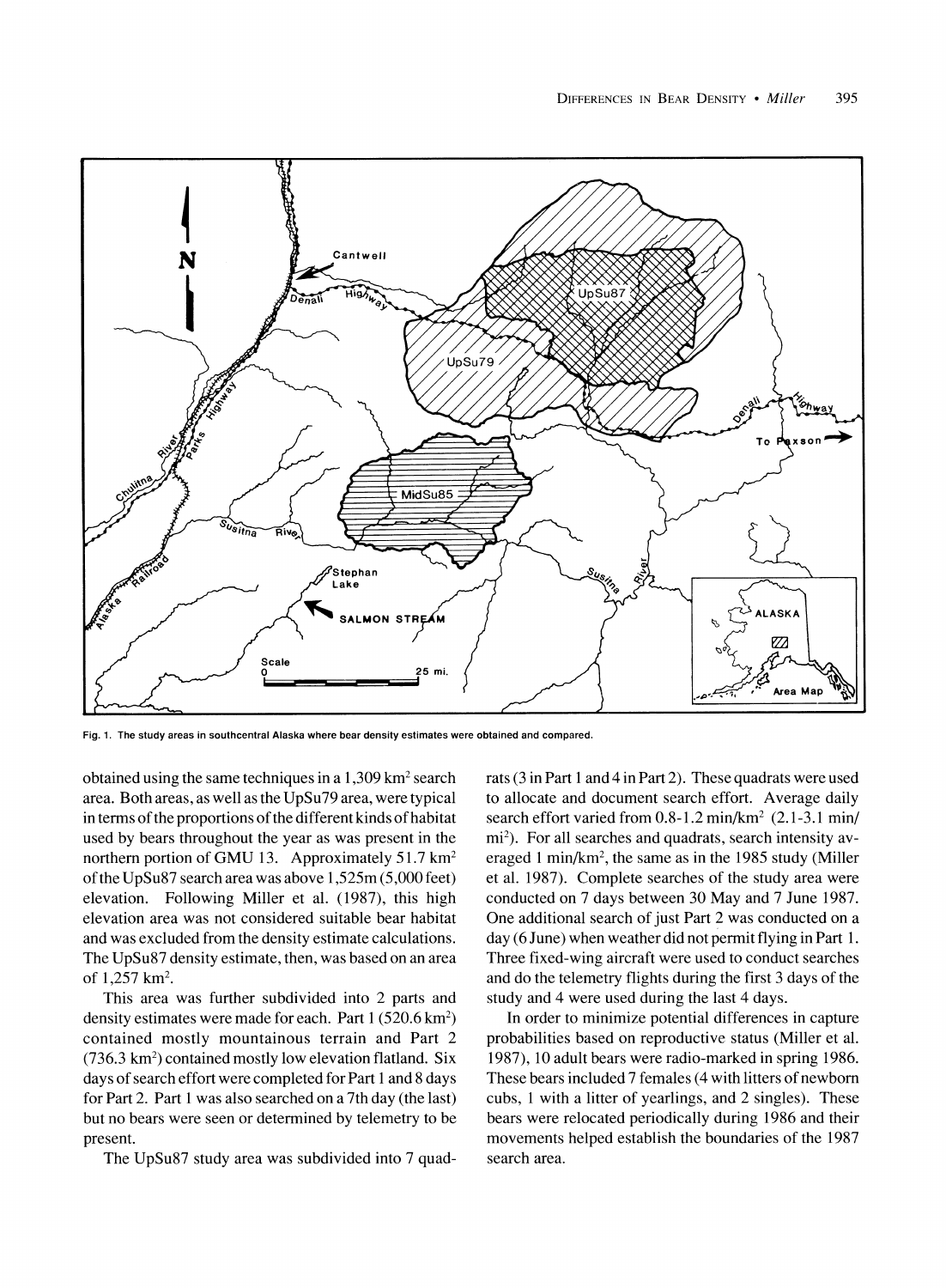**During the density estimation phase in 1987, 14 bears >2.0-years-old were captured and marked. Some of these were captured outside of the search area and did not figure into calculations unless they subsequently moved in.** 

**Calculation of density estimates followed Miller et al. (1987) except that binomial confidence intervals were calculated using a computer program instead of from Clopper-Pearson graphs.** 

**One of the key assumptions of capture-recapture estimates is independence of observations (Seber 1982). When bears are sighted in family groups (a female with her offspring) or in breeding pairs this assumption is violated. Potential lack of independence in sighting a member of a breeding pair was avoided by careful instructions to searchers to not count members of breeding pairs that were not independently sighted (Barnes et al. 1988, Smith and Van Daele 1988). Non-independence of sightings of all members of family groups can be corrected by basing calculations only on independent bears (Barnes et al. 1988, Smith and Van Daele 1988). In this area almost all females separate from offspring when they are 2.3 years old (Miller 1987). Correspondingly, estimation of population size for bears >2.0-years-old is essentially the same as estimating population size for "independent" bears.** 

**In addition to the estimate for bears >2.0-years-old, estimates were calculated for bears of all ages as was done by Miller et al. (1987). For this estimate all members of family groups were treated as independent sightings and offspring were considered to have the same status (marked or unmarked) as their mothers. This estimation procedure violates the independence-of-observation assumption and, as a result, the true confidence interval for this estimate is likely to be larger than indicated (Miller 1989). Sightability ratios were calculated as number of times marked bears were seen over the number of times they were known to be present (based on telemetry).** 

**Sex and age composition of the population was based on marked bears known to have been present at least once in the search area during the search period. This procedure will tend to overestimate males because males in this area have larger home ranges than females (Ballard et al. 1982, Miller 1987) and, as a result, more males than females will overlap the search area.** 

**The study area for the UpSu87 estimate was bordered on the north by the foothills of the Alaska Range, on the east by the crest of the Clearwater Mountains, on the west by Wells Creek, and on the south by the Denali Highway. Between these mountains is a broad flat plateau (approximately 830 m elevation) known as Monahan Flats crossed by the west, east and middle forks of the Susitna River.** 

**Vegetation is predominantly shrubs dominated by dwarf birch (Betula nana) and willow (Salix spp.). Local areas of spruce (Picea glauca and P. mariana) are found at lower elevations along the rivers. Vegetation at higher elevations is open tussock grasslands.** 

#### **Modifications to the UpSu79 Estimate**

**The UpSu87 density estimate was made in a portion of a 3,436 km2 area where bear density was estimated using capture-recapture techniques in 1979 (Miller and Ballard 1982a). In 1979, bears were captured and transplanted from the UpSu79 area and the population estimate was based on the ratio of previously marked and unmarked bears captured; density estimates were based on the estimated population divided by the size of the search area without correcting for lack of population closure or periphery effect (Miller and Ballard 1982a). With some modifications to correct for differences in techniques used, this earlier estimate can be made more directly comparable to the UpSu87 estimate.** 

**To convert population estimates to the same units, the earlier population estimate was recalculated to provide an estimate of 48.5 bears >2.0-years-old. This was done by**  including 2-year-old bears in the values of  $n_1$ ,  $m_2$ , and  $n_2$ **used in calculating the Lincoln-Petersen index and including the (-1) correction of Chapman (Seber 1982). The recalculated 95% confidence interval based on the binomial distribution was 27.5-118.5 bears.** 

**The area included in the 1979 estimate was recalculated to exclude habitats above 1,525 m (5,000 feet) as was done in the 1985 and 1987 estimates. The area below this contour in the 1979 area was calculated as 3,300 km2.** 

**Finally, the 1979 density estimate was almost certainly an overestimate because of the assumption that the population was closed. Making this naive assumption for the MidSu85 estimate resulted in a population estimate that was 28.5% too high compared to the estimate obtained using telemetry to correct for movement of marked bears outside of the search area (Miller et al. 1987). The UpSu79 population estimate was reduced by this same percentage in an effort to correct for lack of population closure in the earlier estimate. This yielded a "closurecorrected" UpSu79 population estimate for bears >2.0 years-old of 34.7 bears. Applying the same correction to the limits of the 95% confidence interval yielded an approximate interval around this estimate of 19.7-84.7 bears.** 

**Significance of differences between the UpSu87 and MidSu85 density estimates was evaluated using 1-tailed t test for differences between means. For each area, the**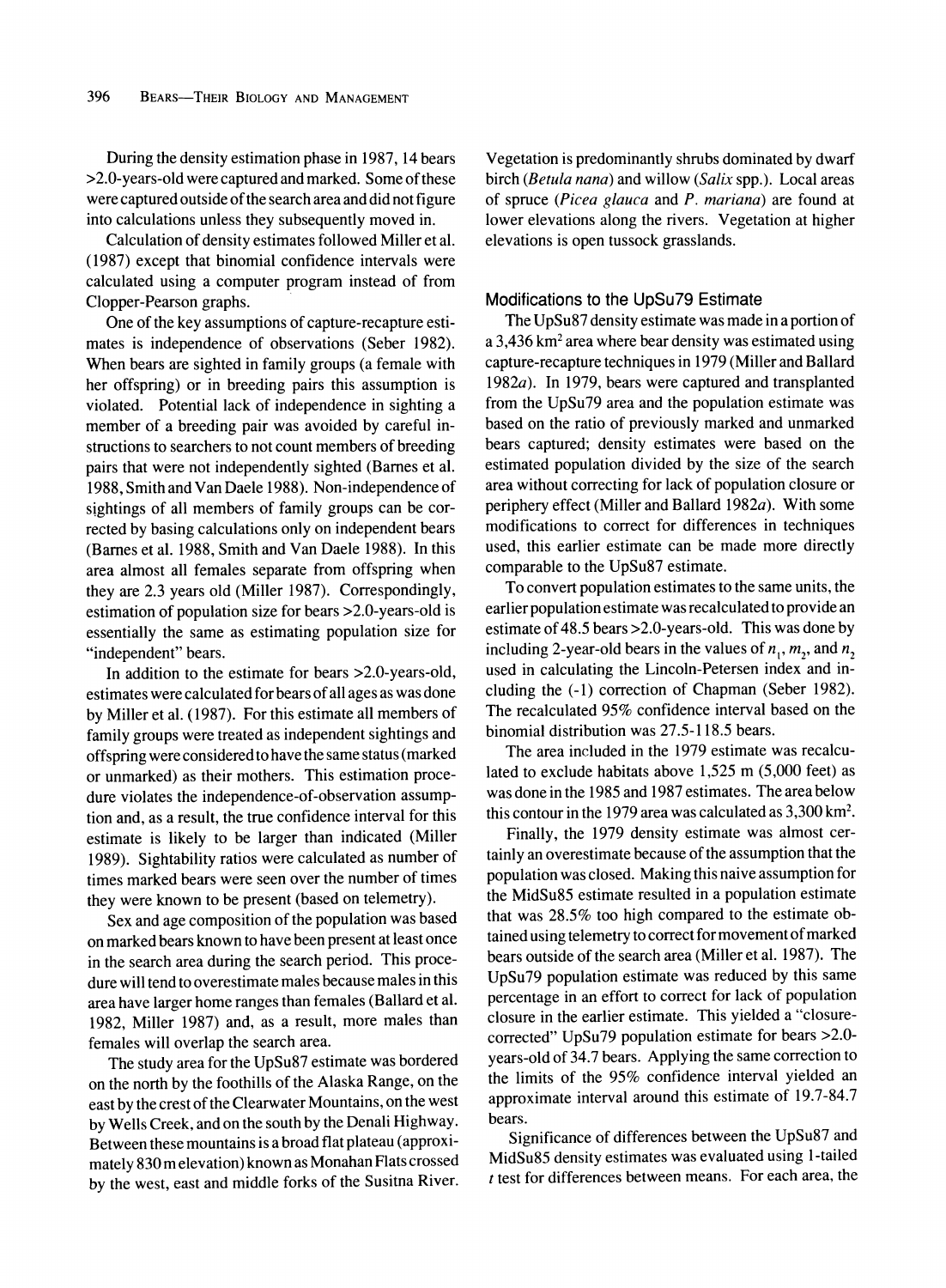**mean was calculated from the 7 Lincoln-Petersen estimates (bears >2.0-years-old) obtained for each search replicate.** 

**Harvest statistics were combined from a 2,143 km2 area along the Denali Highway from Cantwell to Paxson. These were contrasted with harvests reported by hunters from a 5,553 km2 area centered on the MidSu85 study area. Both areas were subjectively defined based on similarity of bear hunting pressures and access to bear hunters.** 

## **RESULTS AND DISCUSSION**

#### **UpSu87 Density Estimate**

Bears > 2.0-years-old. — Using the bear-days estima**tor described by Miller et al. (1987) the population estimate for the whole UpSu87 area using 7 days of search effort was 8.37 bears >2.0-years-old (Table 1). The 95% binomial confidence interval was -23.5% to +54.1% of the estimate and the 80% confidence interval was -21.7% to +51.4% (Table 1). In percentage terms, this confidence interval was much broader than the 95%**  **interval (-9.8% to +18.5%) in the MidSu85 population estimate (Miller et al. 1987) (Table 1). This difference probably reflects the much larger population that was being estimated in the earlier study (25.1 bears >2.0 years-old). As was also observed in the earlier study, point estimates of bear numbers changed little with additional days of effort, but confidence intervals narrowed markedly (Table 1). This population estimate yielded a density estimate of 6.67 bears/1,000 km2 (95% CI = 5.21-10.08 bears/1,000 km2). This is equivalent to 150.15 km2/bear (99.2-191.9), 58 mi2/bear (38.3- 74.1), and 17.3 bears/1,000 mi2 (13.4-26.1).** 

**The mean of Lincoln-Petersen estimates calculated for each of the 7 days was 8.6 bears >2.0-years-old (Table 1), very close to the bear-days estimate of 8.4 bears >2.0 years-old. The 95% confidence interval for the mean**  Lincoln-Petersen estimate was  $\pm$  2.43 bears. An estimate **for the same data based on the Schnabel estimator was 9.05 bears with a 95% CI based on the normal approximation to the Poisson of 6.28-11.11. Schnabel values were calculated as described by Miller et al. (1987).** 

All Bears. — If it is assumed that offspring in family

**Table 1. Daily brown bear population estimates for bears >2.0-years-old obtained in the 1985 and 1987 studies. N\* is estimated number of bears based on a bear-days estimator (Miller et al. 1987). "Daily L-P" is the Lincoln-Petersen estimate for each day.** 

|                                             |                | No. marks No. marks Total no.<br>seen | seen | Daily<br>$L-P$ | Sightability | $N^*$ | Est. density                                                     | Confidence interval around N* |        |        |       |  |
|---------------------------------------------|----------------|---------------------------------------|------|----------------|--------------|-------|------------------------------------------------------------------|-------------------------------|--------|--------|-------|--|
| Day                                         |                |                                       |      |                |              |       |                                                                  | 95% CI                        |        | 80% CI |       |  |
|                                             | present        |                                       |      |                |              |       | (No. / 1,000 km <sup>2</sup> )                                   | Upper                         | Lower  | Upper  | Lower |  |
| 1987 study in area of 1,257 km <sup>2</sup> |                |                                       |      |                |              |       |                                                                  |                               |        |        |       |  |
| $\mathbf{1}$                                | $\overline{c}$ | 1                                     | 5    | 8.0            | 0.50         | 8.00  | 6.36                                                             | 2.79                          | 392.16 | 3.43   | 95.69 |  |
| $\overline{c}$                              | 4              | 1                                     | 4    | 11.5           | 0.25         | 11.17 | 8.88                                                             | 5.00                          | 106.76 | 6.12   | 49.34 |  |
| 3                                           | 8              | 3                                     | 4    | 10.3           | 0.38         | 11.33 | 9.02                                                             | 6.82                          | 33.67  | 7.80   | 23.28 |  |
| 4                                           | 6              | 3                                     | 3    | 6.0            | 0.50         | 9.67  | 7.69                                                             | 6.64                          | 20.28  | 7.33   | 15.73 |  |
| 5                                           | 6              |                                       | 3    | 13.0           | 0.17         | 10.60 | 8.43                                                             | 7.31<br>21.27                 |        | 8.10   | 16.83 |  |
| 6                                           | 6              | 5                                     | 6    | 7.2            | 0.83         | 9.37  | 7.45                                                             | 7.05                          | 15.27  | 7.63   | 12.90 |  |
| 7                                           | $\overline{4}$ | 3                                     | 3    | 4.0            | 0.75         | 8.37  | 6.66                                                             | 6.55                          | 12.67  | 7.01   | 10.98 |  |
|                                             |                |                                       |      |                |              |       | 1985 study in area of 1,317 km <sup>2</sup> (Miller et al. 1987) |                               |        |        |       |  |
| $\mathbf{1}$                                | 10             | $\overline{c}$                        | 5    | 21.0           | 0.20         | 21.00 | 15.95                                                            | 11.72                         | 189.75 | 13.27  | 89.13 |  |
| $\overline{2}$                              | 13             | 1                                     | 1    | 13.0           | 0.08         | 20.50 | 15.57                                                            | 13.04                         | 97.38  | 14.39  | 57.24 |  |
| 3                                           | 14             | 4                                     | 7    | 23.0           | 0.29         | 21.83 | 16.58                                                            | 15.27                         | 49.08  | 16.75  | 37.27 |  |
| $\overline{\mathbf{4}}$                     | 17             | 5                                     | 9    | 29.0           | 0.29         | 24.08 | 18.28                                                            | 17.85                         | 41.91  | 19.41  | 34.72 |  |
| 5                                           | 19             | 5                                     | 9    | 32.3           | 0.26         | 26.11 | 19.83                                                            | 20.09                         | 40.52  | 21.68  | 34.89 |  |
| 6                                           | 22             | 6                                     | 6    | 22.0           | 0.27         | 25.17 | 19.11                                                            | 20.42                         | 35.37  | 21.70  | 31.48 |  |
| 7                                           | 19             | 4                                     | 5    | 23.0           | 0.21         | 25.09 | 19.05                                                            | 20.76                         | 33.91  | 21.94  | 30.58 |  |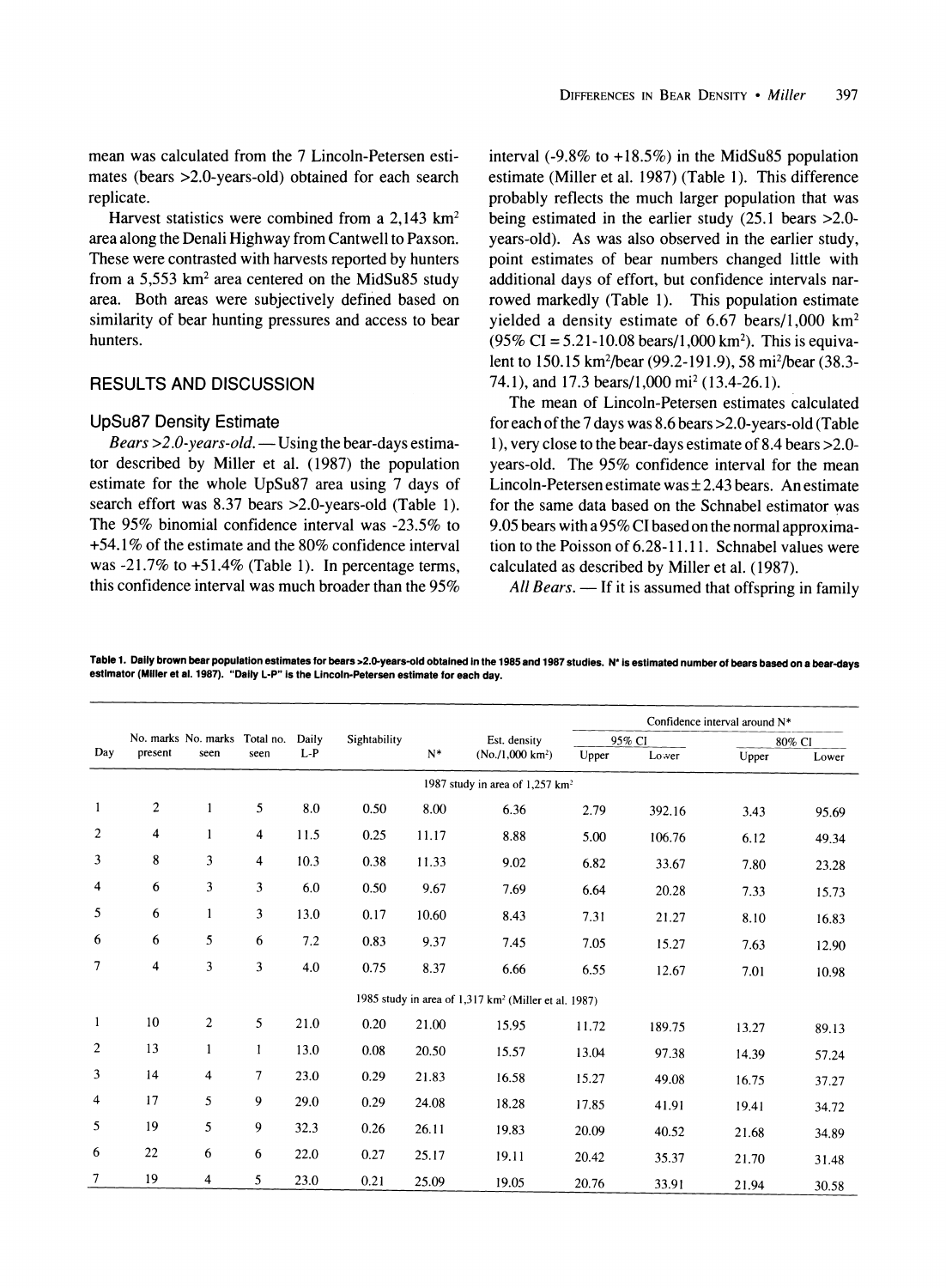**groups have the same status (marked or unmarked, seen or not seen, present or not present) as their mothers, then a total population estimate can be calculated. These calculations using the bear-days estimator resulted in a total population estimate of 13.21 (95% CI = 10.6-18.5; 80% CI = 11.3-16.5) and a corresponding density estimate of 10.51 bears/1,000 km2 (95% CI = 8.41-14.68). The difference between this estimate and the estimate for bears older than 2.0 years suggests that 37% of the population was composed of newborn cubs and yearlings. A similar result (32%) was calculated by Miller et al. (1987). Because cub production and survival can vary considerably between years (Miller 1988) and the young cohorts often constitute a large proportion of the population, it is preferable to exclude them when contrasting density estimates made in different areas or at different times. Thus, in the following sections density comparisons are made on the basis of bears >2.0-years-old.** 

Sightability. - Based on telemetry data and sightings, **15 different bears (>2.0-years-old) were known to have been present in the search area at some time during the density estimation period, 12 of these were seen at least once. During the search period, marked bears were known to be present on 36 occasions; these were seen on 17 of these occasions. From these data sightability for bears >2.0-years-old was calculated as 47.2%; in the 1985 study, sightability was 24% (Miller et al. 1987). Data were too few to permit calculation of differences in sightability based on sex or reproductive status.** 

Part 1 and Part 2 Estimates. - Independent estimates **of bear density were obtained in 2 portions of the study area. The estimated mean number of bears (>2.0-yearsold) present daily in Part 1 was 2.3 (95% CI = 1.7-7.5; 80% CI =1.8-4.9). In Part 2, this number was estimated as 6.1 (95% CI = 4.7-9.9; 80% CI = 5.0-8.4). The sum of these 2 population estimates is 8.4 bears, identical to the estimate, derived above, for the whole study area. I was surprised that capture-recapture techniques resulted in apparently reasonable estimates for such small populations. Estimated density in the low-lying Part 2 (8.32 bears/ 1,000 km2, 80% CI = 6.8-11.4) was higher than in the mountainous Part 1 (4.4 bears/1,000 km2, 80% CI = 3.5- 9.5). This was expected because in the spring many bears move out of the mountainous terrain used for denning into lower areas where plant phenology is more advanced and where moose (Alces alces) calves are available as prey (Miller and Ballard 1982a, Miller 1987).** 

#### **Comparison with MidSu85 Estimate**

Density. — The carrying capacity of the brown bear **habitat in the UpSu87 area was subjectively ranked as**  **equivalent to that in an adjacent area (MidSu85) where brown bear density was estimated, in 1985, to be 19.05 bears >2.0-years-old/1,000 km2 (Miller et al. 1987). This density was almost 3 times higher than estimated above for the UpSu87 area. Identical estimation procedures were used in both studies. There was no overlap in the 95% confidence intervals between studies on days 6 and 7 of the estimation procedure (Fig. 2). The mean of the 7 daily Lincoln-Petersen density estimates (bears >2.0 years-old) in the MidSu85 area was larger (17.7 bears/**  1,000 km<sup>2</sup>) than for the UpSu87 study  $(6.8)$   $(P = 0.04)$ . **These results indicate the capability of the capture-recapture procedures used in these studies to document significant differences in bear densities.** 

Hunter Access. - The MidSu85 density estimate was **made in a relatively remote area where access by hunters was more difficult and hunting pressure, as a result, was thought to have been lower than in the UpSu87 area, which is bisected by the Denali Highway. Hunting pressure on bears, especially during fall seasons when many bears are shot incidental to moose or caribou (Rangifer tarandus) hunts, will be more intense in areas with road access because they are relatively easy and inexpensive to hunt. Mandatory reports from successful bear hunters indicate that in the Denali highway area (including the UpSu87 study area), 37% of hunters taking bears used highway vehicles compared to 5% in the interior portion of the unit surrounding the MidSu85 area (ADF&G file data). Aircraft were used by 23% of the hunters in the Denali Highway area compared to 76% in the interior area (ADF&G files).** 

Kill Density. — Brown bear harvests per unit area in



**Fig. 2. Comparison of daily brown bear density estimates (bears >2.0-years-old) based on the animal-days estimator (Miller et al. 1987) in the 1985 and 1987 study areas. Ninety-five percent confidence intervals for the estimate on each day are illustrated.**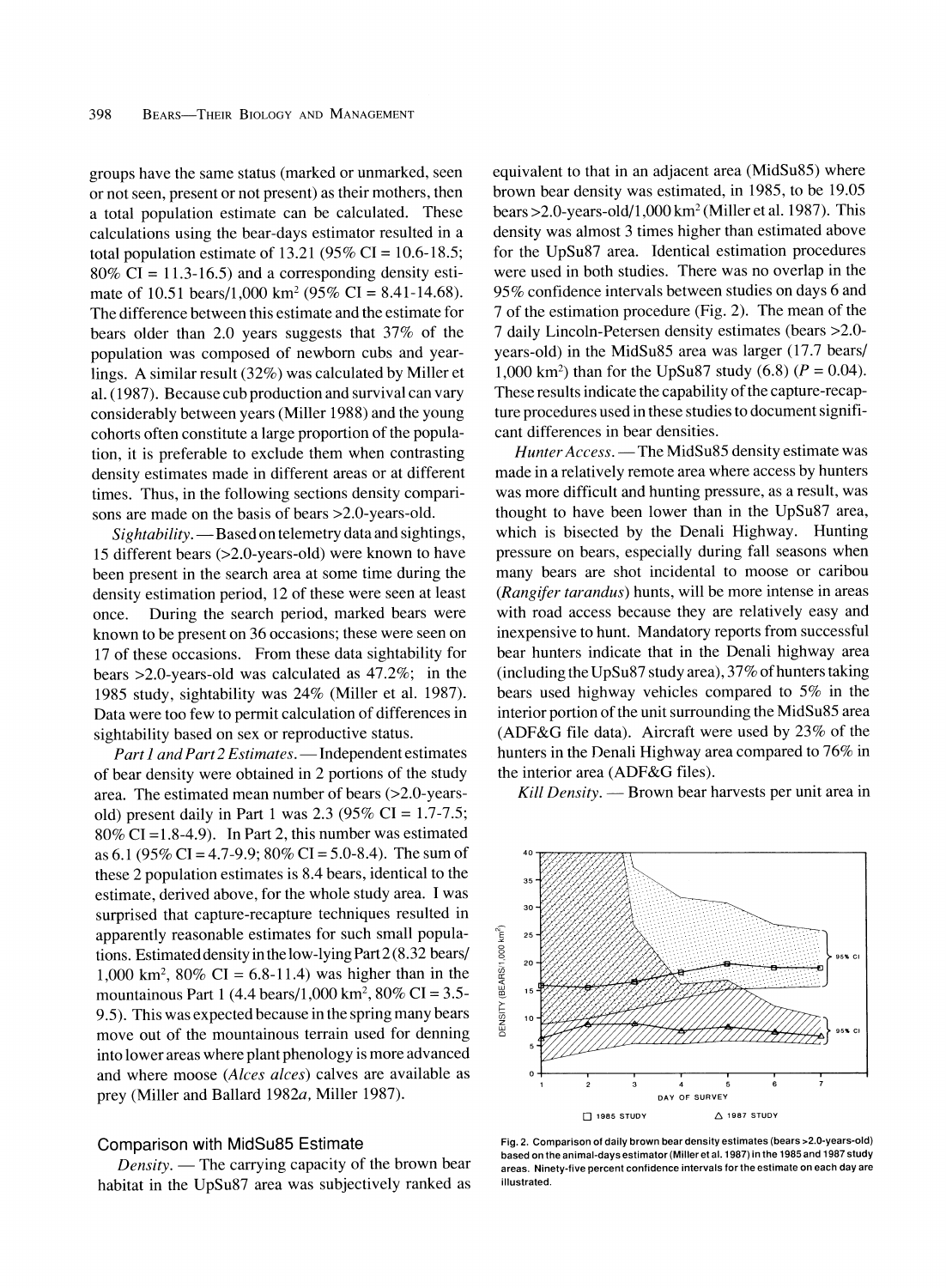**the easily accessible Denali Highway area also have been higher than in the central, more remote, portion of the unit. During 1981-1988, an average of 10.1 bears/ 1,000 km2/year were killed in the Denali Highway area (2,143 km2) compared to 4.5 in the central portion (5,553 km2). This pattern has existed since the early 1970's with kill density in the Denali Highway area exceeding that in the less accessible area in 18 out of 19 years (Fig. 3). In my view, the decline in bears harvested/ unit area in recent years in the Denali highway area (Fig. 3) probably reflects a situation where former harvests in excess of sustainable levels can no longer be compensated by increased immigration from surrounding, less heavily hunted, areas. Recent increases in kill in these surrounding areas may mean they no longer can produce a crop of emigrants that can be harvested in areas more accessible to hunters. Average numbers of bears killed annually by hunters in this central portion of GMU 13 during 1970-1978 was 11.3 bears (range 6-23). During 1979-1987 hunters killed an annual average of 24.1 bears/year in this same area (range 13-36) (ADF&G files).** 

#### **Comparison with UpSu79 Estimate**

Density. — With some adjustments to correct for dif**ferences in techniques used, the UpSu87 density estimate can be compared to an earlier estimate in the same area (UpSu79) to determine if density had changed during the period 1979-1987. After corrections for lack of closure,**  for area of non-bear habitat  $(>1,525 \text{ m})$ , and for unit **conversion (bears >2.0-years-old instead of >3.0-years-**



**Fig. 3. Annual brown bear kill density (number killed/1,000 km2) in road accessible (Denali Highway area) and inaccessible (central) portions of Alaska's Game Management Unit 13 during 1970-1988. Bag limit was 1/year from fall 1982 through spring 1987, 1/4 years before and after this period; spring season was added in 1980 and remains in effect.** 

**old), the recalculated UpSu79 density estimate was 10.5 bears >2.0-years-old/1,000 km2 (95% CI = 6.0-25.7) or 27.2 bears >2.0-years-old/1,000 mi2 (95% CI = 15.5- 66.5). In contrast, the UpSu87 density estimate was 6.7 bears/i,000 km2 (95% CI = 5.2-10.1). The 1987 estimate is 64% of the corrected 1979 estimate obtained in the same area (Fig. 2). The large confidence interval for the UpSu79 estimate (Fig. 4) results from this estimate being based on a single mark-recapture calculation rather than on a series of replicated procedures as was done for the MidSu85 and UpSu87 estimates.** 

Hunter access. — The UpSu79 density estimate is **lower than the MidSu85 estimate (Fig. 4). This is consistent with the above interpretation that the readily accessible area along the Denali Highway that includes the UpSu79 area, has long been more heavily harvested than the interior MidSu85 area (Fig. 3). Because of this history of heavy harvests, it is likely that, prior to liberalization of regulations, the UpSu79 bear population had already been reduced to the point where there was little potential to increase the number of bears taken even with increased hunter effort.** 

Hunter *Effort*. — In the Denali Highway area, suc**cessful bear hunters during 1983-1987 have also reported spending more time hunting before killing a bear (4.4 days) than they did during 1970-1977 (2.9 days). Although**  these differences were not significant (*t* test,  $P > 0.1$ ) if **only because of high variability, they are in the direction that would be expected under the hypothesis that bears were declining in this area.** 

Harvest Density. — It is worth noting that kill density **divided by population density provides a rough estimate of harvest rate. The 1981-1988 average kill density of 10.1 bears/I,000 km2 in the expanded Denali Highway area divided by the MidSu85 density estimate of 19.05 bears >2.0-years-old/1,000 km2 provides an annual harvest rate estimate of 53%. Based on long-term studies of bear reproductive rates in this area (Miller 1987) and conservative estimates of natural mortality rates, sustainable harvest rate in this area for the population older than 2.0 years was estimated to be less than 8% (5.8% for females >2.0-years-old) (Miller 1988). Even with considerable room for error in the harvest data, kill rate in the Denali Highway area has clearly exceeded sustainable levels. The decline in kill density in recent years (Fig. 3) doubtless reflects reduced availability of bears caused by these harvests in excess of sustainable levels.** 

**Errors and inconsistencies in the harvest data are caused by hunters misreporting kill locations. During 1982-1986, for example, bag limits were 1/year in**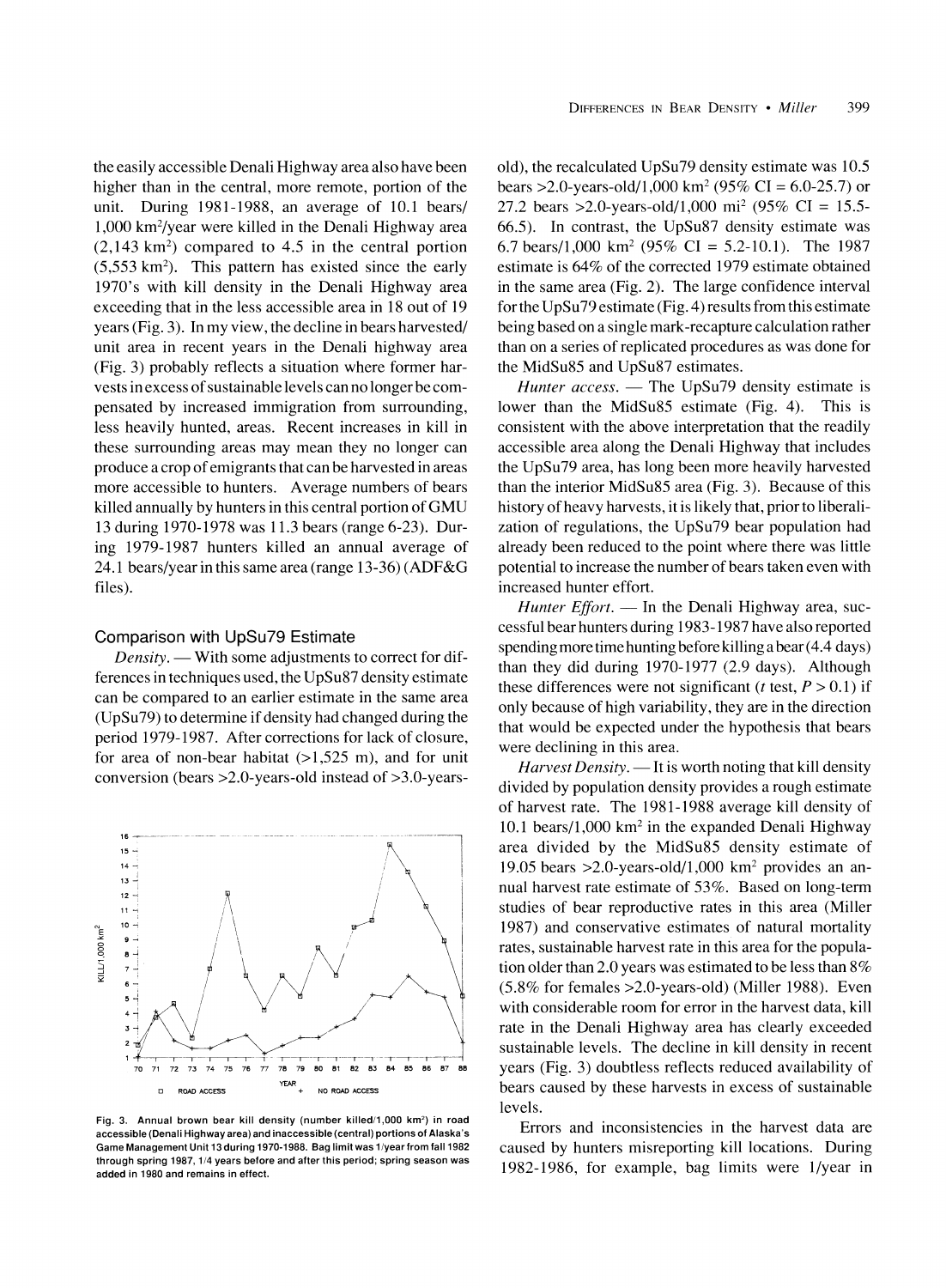

**Fig. 4. Comparison of final brown bear density estimates for bears 2.0-years-old obtained in the same area in 1979 and 1987 and in a nearby area in 1985, 95% confidence intervals are illustrated. Differences in density are attributed to hunting pressure.** 

**GMU 13 compared to 1/4 years in adjacent GMUs and this caused some hunters to misreport kills as having come from GMU 13. Also, some yearling bears, which are illegal to shoot, are included in the harvest statistics. Both of these sources of error inflated harvest statistics to some degree (Miller 1988) and may contribute to the extremely large discrepancy between calculated sustainable and reported actual kill densities.** 

#### **Technique Limitations and Complicating Factors**

**Assumption Violations. - Violation of the underlying assumptions of capture-recapture techniques can lead to erroneous estimates of population size and confidence intervals. Such errors are most likely to occur and are potentially of larger magnitudes when estimating small numbers (White et al. 1982). In this study, the mean number of bears estimated for the UpSu87 estimate on an average day during the search period was small, only 8.4 bears >2.0-years-old (Table 1). This mean number was also small for MidSu85 estimate, only 25.1 bears >2.0-years-old (Table 1).** 

**It is also possible that probability of capture or recapture was not equal for all classes (e.g., reproductive status) or individuals. Available data are inadequate to**  **reject the null hypothesis that bears have equal sightabil**ity based on reproductive status  $(P > 0.10)$  (Miller 1988). **However, this does not mean the null hypothesis is true; females accompanied by newborn cubs, at least, may have lower sightabilities than other classes (Miller and Ballard 1982a, Miller et al. 1987). If systematic bias based on sightability occurs, it would almost certainly lead to an underestimate of density as the individuals or classes with low sightability would have too few marks and too few sightings. From a bear manager's perspective, a systematic bias toward underestimation is probably preferable than the reverse situation. However, such a bias could exaggerate the density differences between UpSu87 (which had a single year of premarking) and MidSu85 (which had 5 years of premarking). The probability of having caught and marked the animals with lower capture probabilities, if such exist, would increase with the additional years of premarking and the likelihood of systematic bias would decline.** 

Mining Disturbance. — Some of the difference be**tween densities measured in this study may result from an open pit gold mining operation initiated in 1982 in the UpSu87 area. At present, most mining activity is concentrated in a small area (52 km2) that is unlikely, so far, to**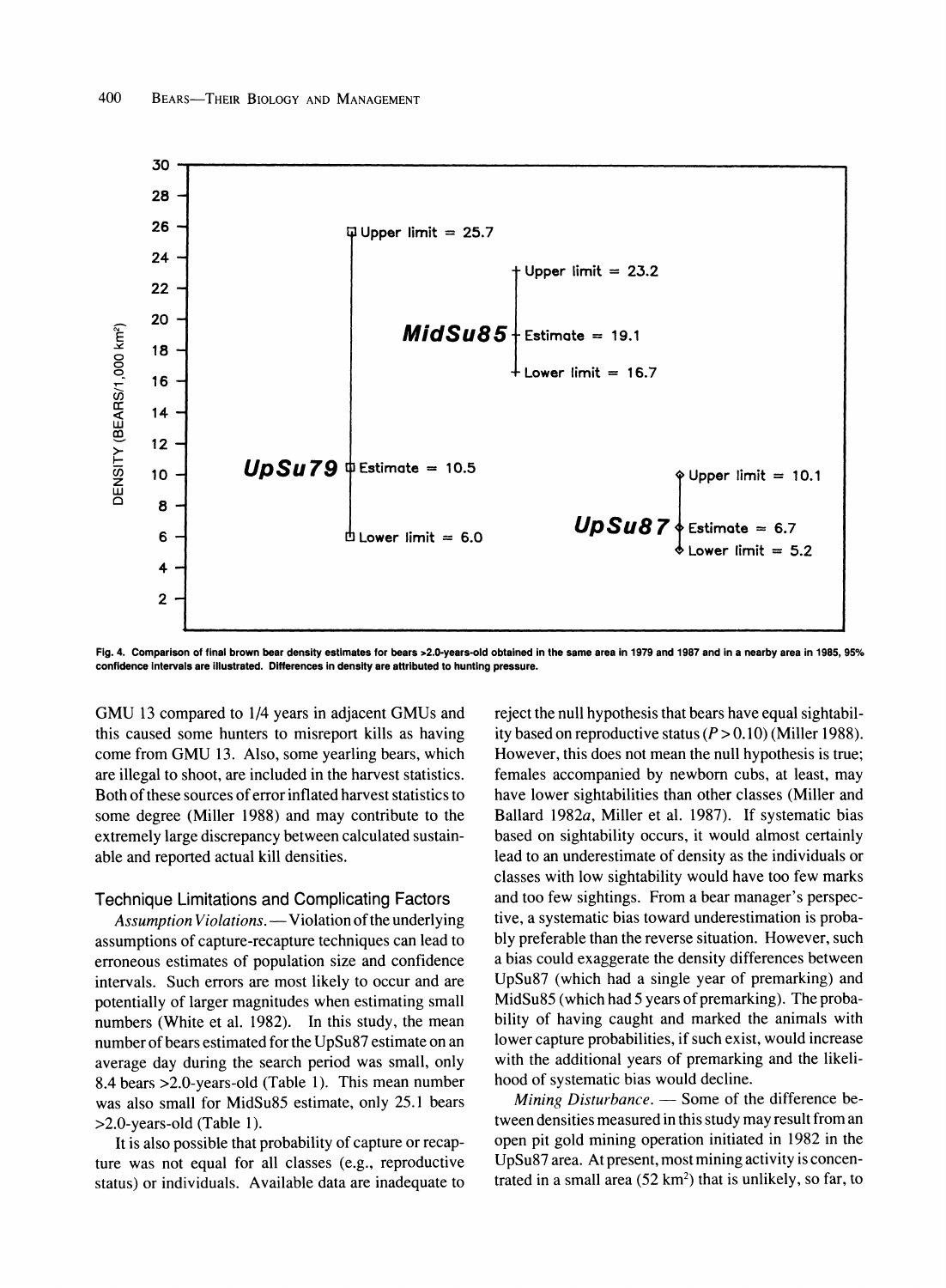**represent a significant loss of habitat to bears. Killing by miners of "nuisance" bears may be a more significant impact in the long term as this could become a constant drain into a population "sink" (Knight et al. 1988). Although this potential effect cannot be discounted, in the short period that the mine has been in operation there has been no evidence that such killing has occurred.** 

Research Disturbance. - Research previously con**ducted in the UpSu87 study area may also have contributed to the reduced density observed in comparison to the 1985 area. In 1979 we captured and transplanted 47 bears out of a 3,436 km2 area which included the UpSu87 study area (Miller and Ballard 1982a,b). This was done as part of an effort to evaluate the impacts of reduced brown bear densities in spring on survival of moose calves (Ballard et al. 1981, Ballard and Larsen 1987, Ballard and Miller 1987, Ballard et al. 1987). This work also resulted in the bear density estimate discussed earlier (Miller and Ballard 1982a). This transplant may have had a residual impact on bear density in the area but there is no adequate way to evaluate whether it has. We observed that at least 60% of the transplanted bears returned and not all bears were transplanted (Miller and Ballard 1982b). Also, the area from which bears were transplanted was relatively small compared to movements made by bears in this area (Ballard et al. 1982, Miller 1987). Some immigration from surrounding areas, especially of subadults, would likely occur into vacant habitats left by bears that did not return following transplant. It is possible, however, that our 1979 study contributed to some degree to the reduced density in the UpSu87 study. Data on population composition, discussed below, are consistent with the explanation that the transplant had relatively little effect on the density estimates compared to the effect from hunting.** 

## **Population Composition**

Sex Ratio. - Population composition data are also **consistent with the explanation that heavy hunting was the primary cause for the differences in densities documented in this study. Males constituted the highest proportion of the population in the UpSu79 study and the lowest proportion in the UpSu87 study (Table 2). This is consistent with the hypothesis of increasingly heavy harvest because hunters tend to selectively harvest males (Bunnell and Tait 1980). These data probably exaggerate the proportion of males present during the UpSu79 study area as in the 1979 study bears were captured over a 2 week period during which males from a larger area were exposed to capture than were females (because males have larger home ranges). The percent males in the UpSu79 data may also have been exaggerated in com-** **parison with the MidSu85 and UpSu87 studies that occurred in a shorter time period and did not involve removal of bears.** 

**Age Ratio. - Age data provide additional indications of the impact of heavy harvests on bear densities. Under conditions of heavy hunting, it is probable that the proportion of the population comprised of older individuals would be lower than under light hunting conditions (because older, larger animals are selected by hunters seeking trophies). On the other hand, it is possible that some bears may get more clever at avoiding hunters as they grow older. This is unlikely, however, to be very significant in these relatively open habitats which offer few safe hiding places from hunters during the long hunting season. Older females are less vulnerable to hunters than subadult females or males because of regulations which prohibit shooting females accompanied by cub or yearling offspring. These regulations effectively protect adult females during much of their lives. Under these circumstances mean age of females may increase under heavy hunting pressure, at least during the initial stages of a population decline (Harris 1984).** 

**These patterns were evident in the age composition data. Mean ages of males were lower in the UpSu87 study than in the UpSu79 or MidSu85 studies (Table 2). Ages of females were about the same in the MidSu85 and UpSu87 studies but females were older in these studies than in the UpSu79 study (Table 2). Available data provide no evidence of increased juvenile survivorship associated with the hunter-induced decline in bear density (Miller 1988).** 

## **Technique Considerations**

**Procedures. - In all of the studies discussed here all bears seen were captured and marked except on the last day of study when there was no need to increase the number of marks present in the population. Similar procedures were followed by Ballard et al. (1988, 1990) and Reynolds and Hechtel (1988). In estimating high density populations in southeastern Alaska (Schoen and Beier 1988) and on Kodiak Island (Barnes et al. 1988) bears were not captured during the density estimation phase of the study. Miller et al. (1987) noted that such "capture"-without marking procedures would have made little difference in their density estimate but recommended capturing unmarked bears in order to better estimate population structure. In high density areas, however, it is frequently impractical to capture all bears observed. Also, it is possible that operation of a helicopter during the density estimation phase may disturb bears and cause some to abandon the search area or be more**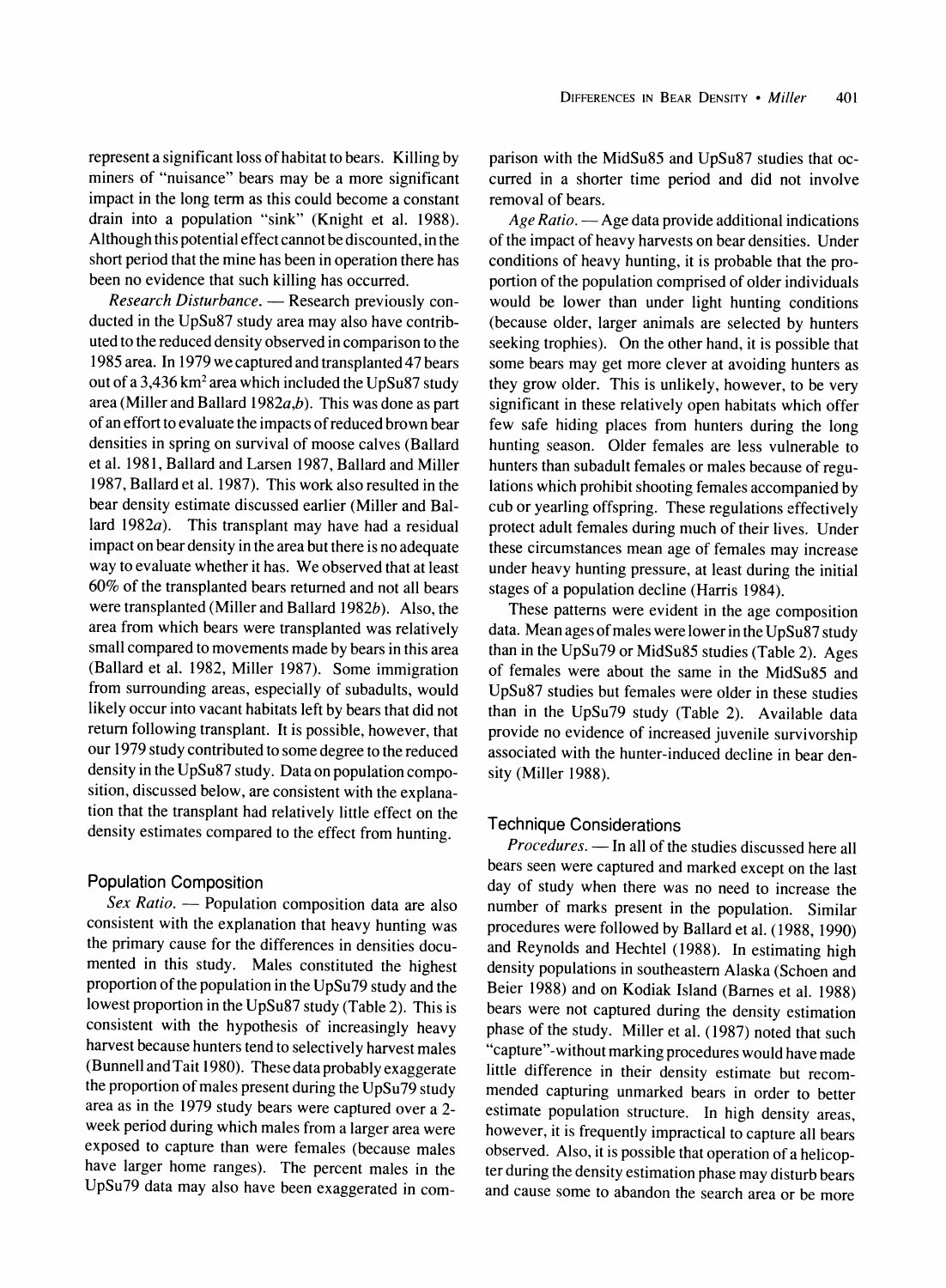|                                                  | 1979  |         |           | 1985  |         |          | 1987           |         |          |
|--------------------------------------------------|-------|---------|-----------|-------|---------|----------|----------------|---------|----------|
|                                                  | Males | Females | Both      | Males | Females | Both     | Males          | Females | Both     |
| Number > 2.0-years-old                           | 19    | 15      | 34        | 14    | 17      | 31       | 8              | 10      | 19       |
| Number $>5.0$                                    | 9     | 8       | 17        | 10    | 13      | 23       | 3              | 8       | 12       |
| Mean age $(>2.0)$                                | 6.4   | 7.0     | 6.6       | 9.9   | 10.2    | 10.0     | 4.1            | 10.0    | 6.6      |
| Median age $(>2.0)$                              | 4     | 5       | 5         | 9     | 7       | 9        | $\overline{2}$ | 7       | 6        |
| Bears $>2.0$<br>$%$ females<br>Males/100 females |       |         | 44<br>127 |       |         | 55<br>82 |                |         | 56<br>80 |
| Bears $>5.0$                                     |       |         |           |       |         |          |                |         |          |
| % females<br>Males/100 females                   |       |         | 47<br>113 |       |         | 57<br>77 |                |         | 73<br>38 |

**Table 2. Population composition in 1979, 1985 and 1987 studies. Composition is based on bears present in study area at least once during search period.** 

**secretive. The decline in estimated number of bears present on each day over the search period in the UpSu87 study (Table 1) may reflect such a disturbance. I did not feel that this was a factor in the MidSu85 study (Miller et al. 1987). This may be because in the MidSu85 study bears had been exposed for 5 years to heavy helicopter traffic associated with a variety of engineering and environmental studies for a proposed hydroelectric project. In areas with high bear densities as well as in areas where capture operations might cause bears to leave the search area, it may not be desirable to capture bears during the density estimation phase of capture-recapture studies.** 

**Costs. - Density estimates of the type obtained in these studies are expensive. The MidSu85 density estimate, conducted on a population that had been previously subjected to 4 years of marking effort, cost about \$60,000 in operating expenses (Miller et al. 1987). The density estimation portion of the UpSu87 study had similar costs, and about \$30,000 was spent in 1986 in the premarking effort. This brought the total cost of the UpSu87 density estimate to about \$92,000 not including salaries of personnel involved. Because it is extremely expensive to work in Alaska, these high costs should not discourage investigators from applying this technique where bear populations are reasonably dense and bears can be sighted from the air. Application of this technique for a 3-day estimation period cost <\$10,000 on populations of previously marked bears when unmarked bears were not captured during the density estimation phase (J.W. Schoen pers. commun., V.G. Barnes pers. commun., R.B. Smith pers. commun.).** 

Available Software. — To assist in the planning of **capture-recapture density estimation procedures like those described here, simulation software, available upon request, has been developed in BASICA for IBM-compat-**

**ible computers with at least 640K RAM. This software compares 2 capture-recapture estimators (bear days [Miller et al. 1987] and the mean of daily Lincoln-Petersen estimates) and permits varying the following parameters: number of days effort, capture probability (1 value for all individuals), probability that an individual will be in the search area on any day (goodness of closure assumption), population size (maximum = 200), number of marks in population, and whether unmarked bears spotted will be marked. Up to 100 replications using these input variables can be specified. This program does not calculate confidence intervals for the estimates. A spreadsheet based in LOTUS 1-2-3 (Lotus Development Corporation, release 2.0) is also available to make density calculations for a capture-recapture application and calculate confidence intervals based on normal and binomial distributions. Another program has been written to generate parameters needed to calculate binomial confidence intervals in the spreadsheet.** 

#### **CONCLUSIONS**

**In a portion of southcentral Alaska, kill of brown bears by hunters increased in response to liberalized bear hunting regulations that were adopted with the intent of causing a moderate reduction in bear densities and increasing survival of moose calves. Even though the number of bears harvested increased under the liberalized regulations, there was both public and professional disagreement about the direction of trend in the bear population. Data on sex and age composition of harvests were inadequate to resolve these disagreements as available data could be interpreted in different ways. Following comparisons of density estimates obtained using capturerecapture techniques in different areas at different times, a consensus was reached that the population was declin-**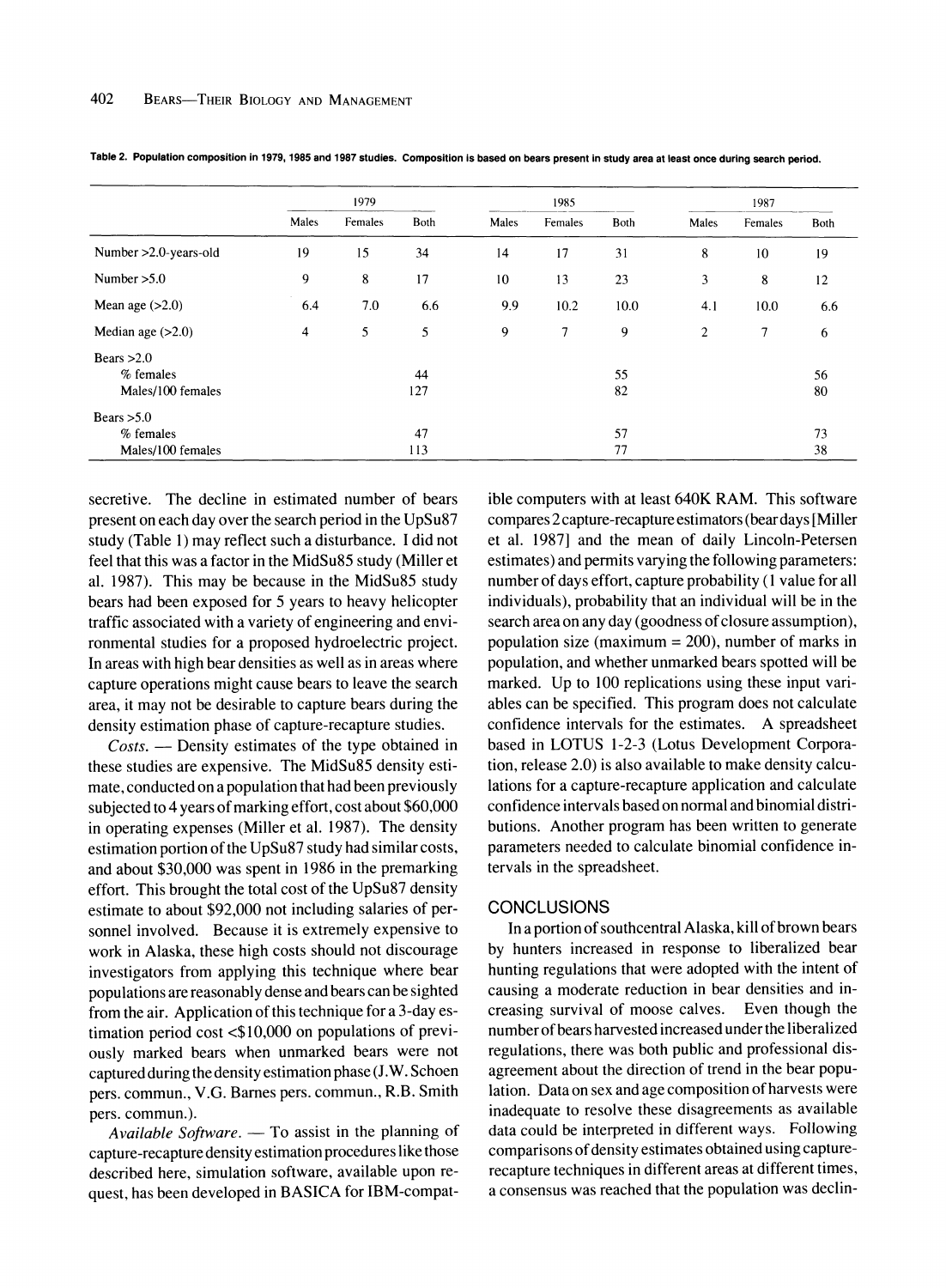**ing and more conservative regulations were adopted.** 

**This earlier disagreement demonstrates the inadequacy of the tools traditionally available to managers desiring to document trends in bear populations. Because these tools tend to be subjective to varying degrees and because differing interpretations of the data are possible, inaccurate or non-parsimonious interpretations may be accepted with resulting risk of management error. The techniques used in this study are objective, have an estimate of variance, and can be replicated. They give managers the ability to document changes in bear density that may occur as a result of human activities. Ideally, data on bear densities should be obtained in many areas so managers have a baseline upon which to judge how far densities have changed. Like many techniques for estimating numbers of wild animals, these procedures probably will be unconvincing in detecting small changes in bear density (<10-20%).** 

**The decline in density resulting from hunting documented in this study also demonstrates that hunters can cause significant reductions in bear populations. Few biologists have doubted that this is the case. However, some have misinterpreted results reported by Young and Ruff(1982) and Kemp (1976) to the effect that increased hunting, because it tends to select for males which are predators on cubs, causes increased survival of cubs which compensates for the increased hunting mortality. At least under conditions where bear harvests are increasing, managers should not count on such magical mechanisms to make everything come out right in the end. There is no room for complacency in bear harvest management (Harris 1984).** 

## **LITERATURE CITED**

- **BALLARD, W.B., AND D. LARSEN. 1987. Implications of predator-prey relationships to moose management. Second Int. Moose Symp., Swedish Wildlife Research. Viltrevy Suppl. 1, Part 2: 581-602.**
- **, AND S.D. Miller. 1987. Effects of reducing brown bear density on moose calf survival in southcentral Alaska. Proc. Int. Congr. Game Biol. 18: in press.** 
	- **, AND T.H. SPRAKER. 1982. Home range, daily movements, and reproductive biology of brown bear in southcentral Alaska. Can. Field Nat. 96(1):1-5.**
	- **\_\_\_ , , AND J.S. WHITMAN. 1987. Brown and black bear predation on moose in southcentral Alaska. Proc. Int. Congr. Game Biol. 18: in press.**
	- **, T.H. SPRAKER, AND K.P. TAYLOR. 1981. Causes of neonatal moose calf mortality in southcentral Alaska. J. Wildl. Manage. 45(2):335-342.**
	- **, K.E. RONEY, D.N. LARSEN, AND L.A. AYRES. 1988. Demography of Noatak grizzly bears in relation to human exploitation and mining development. Alas. Dep. Fish and**

**Game Fed. Aid in Wildl. Restor. Prog. Rep. on Project W-22-5 and W-22-6, Job 4.20. 100pp.** 

- **\_\_\_ \_\_ , , L.A. AYRES, AND D.N. LARSEN. 1990. Estimating grizzly bear density in relation to development and exploitation in northwest Alaska. Int. Conf. Bear Res. and Manage. 8:405-413.**
- **BARNES, V.G., JR., R.B. SMITH, AND L.G. VAN DAELE. 1988. Density estimates and estimated population of brown bears on Kodiak and adjacent islands, 1987. Draft report submitted to Kodiak Brown Bear Res. and Hab. Maintenance Trust, 15 April 1988. 34pp. (mimeo).**
- **BEECHAM, J. 1980a. Some population characteristics of two black bear populations in Idaho. Int. Conf. Bear Res. and Manage. 4: 201-204.**
- **\_ 1980b. Population characteristics, denning, and growth patterns of black bears in Idaho. Ph.D. Thesis, Univ. of Mont., Missoula. 101pp.**
- **BUNNELL, F.E., AND D.E.N. TAIT. 1980. Bears in models and reality-implications to management. Int. Conf. Bear Res. and Manage. 4:15-23.**
- **FRASER, D., J.F. GARDNER, G.B. KOLENOSKY, AND S. STRATH-ERN. 1982. Estimation of harvest rate of black bears from age and sex data. Wildl. Soc. Bull. 10(1):53-57.**
- **GILBERT, J.R., W.S. KORDEK, J. COLLINS, AND R. CONLEY. 1978. Interpreting sex and age data from legal kills of bears. Proc. East. Black Bear Workshop 4:253-262.**
- **HARRIS, R.B. 1984. Harvest age-structure as an indicator of grizzly bear population status. M.S. Thesis, Univ. of Mont., Missoula. 204pp.**
- **1986. Grizzly bear population monitoring: current options and considerations. Mont. For. and Conserv. Exp. Stn., School of For., Univ. of Mont., Missoula. Misc. Publ. No. 45. 80pp.**
- **KEMP, G.A. 1976. The dynamics and regulation of black bear (Ursus americanus) populations in northern Alberta. Int. Conf. Bear Res. and Manage. 3:191-197.**
- **KNIGHT, R.R., B.M. BLANCHARD, AND L.L. EBERHARDT. 1988. Mortality patterns and population sinks for Yellowstone grizzly bears, 1973-1985. Wildl. Soc. Bull. 16(2):121-125.**
- **MILLER, S.D. 1987. Susitna hydroelectric project. Final Report. Big game studies: Black bear and brown bear. Alas. Dep. Fish and Game. 276pp (mimeo).**
- **. 1988. Impacts of increased hunting pressure on the density, structure, and dynamics of brown bear populations in Alaska's Game Management Unit 13. Alas. Dep. Fish and Game Fed. Aid in Wildl. Restor. Proj. Prog. Rep. on Project W-22-6, Job 4.21. 151 pp.**
- **\_\_\_ . 1989. Impacts of increased hunting pressure on the density, structure, and dynamics of brown bear populations in Alaska's Game Management Unit 13. Alaska Dep. Fish and Game Fed. Aid in Wildl. Restor. Proj. Prog. Rep. on Project W-22-6, Job 4.21. In press.**
- **, AND W.B. BALLARD. 1982a. Density and biomass estimates for an interior Alaskan brown bear, Ursus arctos, population. Can. Field Nat. 96(4):458-454.**
- **\_ , AND . 1982b. Homing of transplanted Alaskan brown bears. J. Wildl. Manage. 46(4):869-876.**
- **, E.F. BECKER, AND W.B. BALLARD. 1987. Black and brown bear density estimates using modified capturerecapture techniques in Alaska. Int. Conf. Bear Res. and Manage. 7:23-35.**